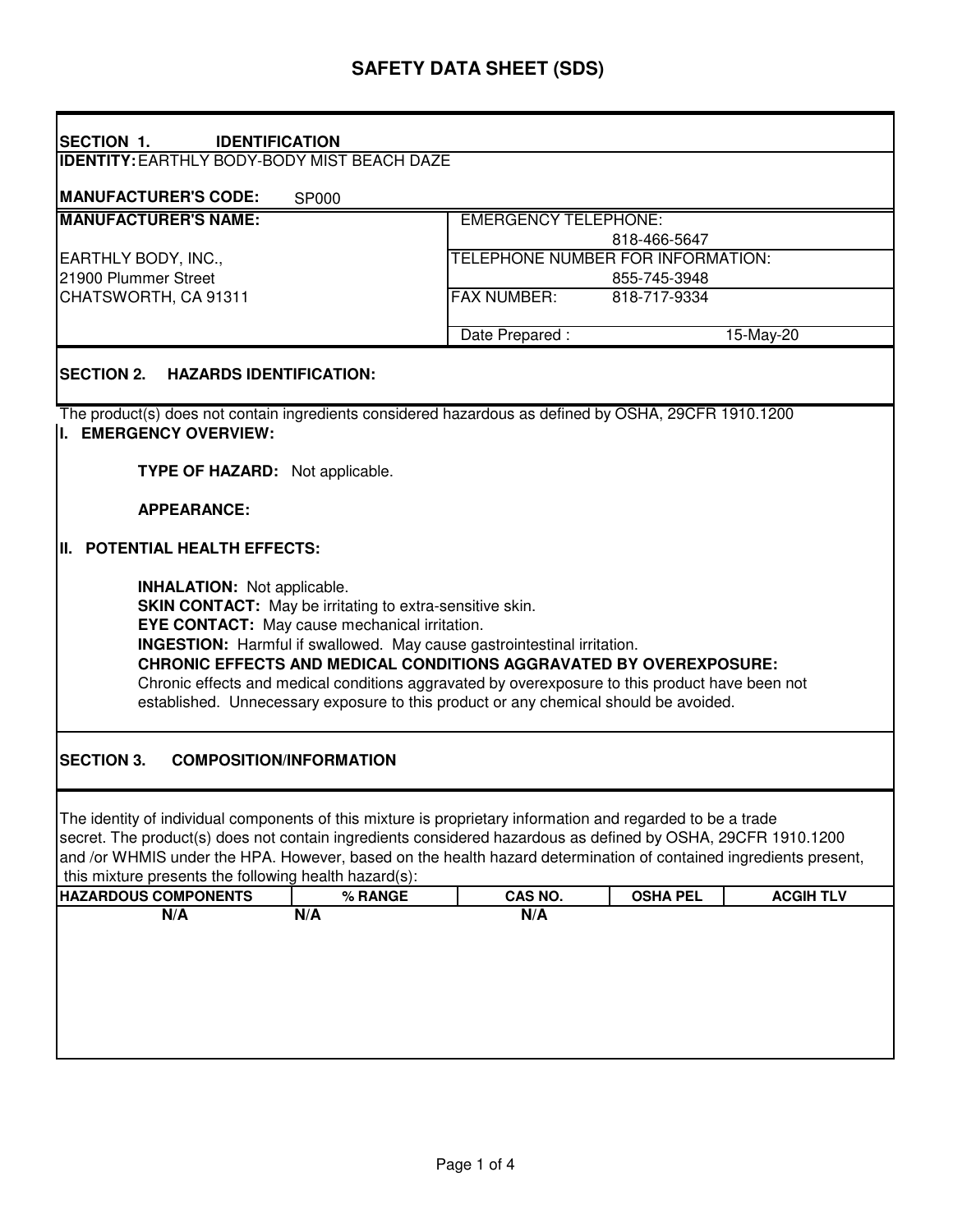## **SAFETY DATA SHEET (SDS)**

**MANUFACTURER'S NAME**: EARTHLY BODY, INC., 21900 Plummer Street CHATSWORTH CA 91311 **INFORMATION/EMERGENCY NO.** 818-466-5647 **NAME OF PRODUCTS: SECTION 4. FIRST AID MEASURES:** EARTHLY BODY-BODY MIST BEACH DAZE

**INHALATION**: Not applicable.

**SKIN:** If irritation is experienced, wash exposed area thoroughly with water. If irritation persists, get medical assistance.

**EYES:** Flush with plenty of water for 15 minutes, if irritation persists, get medical assistance.

**INGESTION:** Do not induce vomiting, drink 3-4 glasses of water. Get prompt medical attention.

**SECTION 5. FIRE FIGHTING MEASURES:**

**FLAMMABILITY CLASSIFICATION: not flammable FLASH POINT: not applicable**

**EXTINGUISHING MEDIA:** Foam,  $CO<sub>2</sub>$ , water fog, sand/earth.

**UNUSUAL FIRE AND EXPLOSION HAZARDS:** Not applicable.

**SPECIAL FIRE FIGHTING PROCEDURES:** Must wear NIOSH approved self-contained breathing apparatus and protective clothing. Cool fire exposed container with water spray.

#### **SECTION 6. ACCIDENTAL RELEASE MEASURES:**

**STEPS TO BE TAKEN IN CASE MATERIAL IS RELEASED OR SPILLED:** Caution! Floor may become slippery. Absorb spilled material with inert material such as sawdust, sand or earth.

**DISPOSAL METHOD:** Sweep up and dispose of in accordance with Federal, State and local regulations.

**SECTION 7. HANDLING AND STORAGE:**

**USAGE PRECAUTIONS:** Use as directed.

**STORAGE PRECAUTIONS:** Protect containers against physical damage. Keep closed until used. Store in a dry place at ambient temperatures. Keep out of reach of children.

**OTHER PRECAUTION:** N/A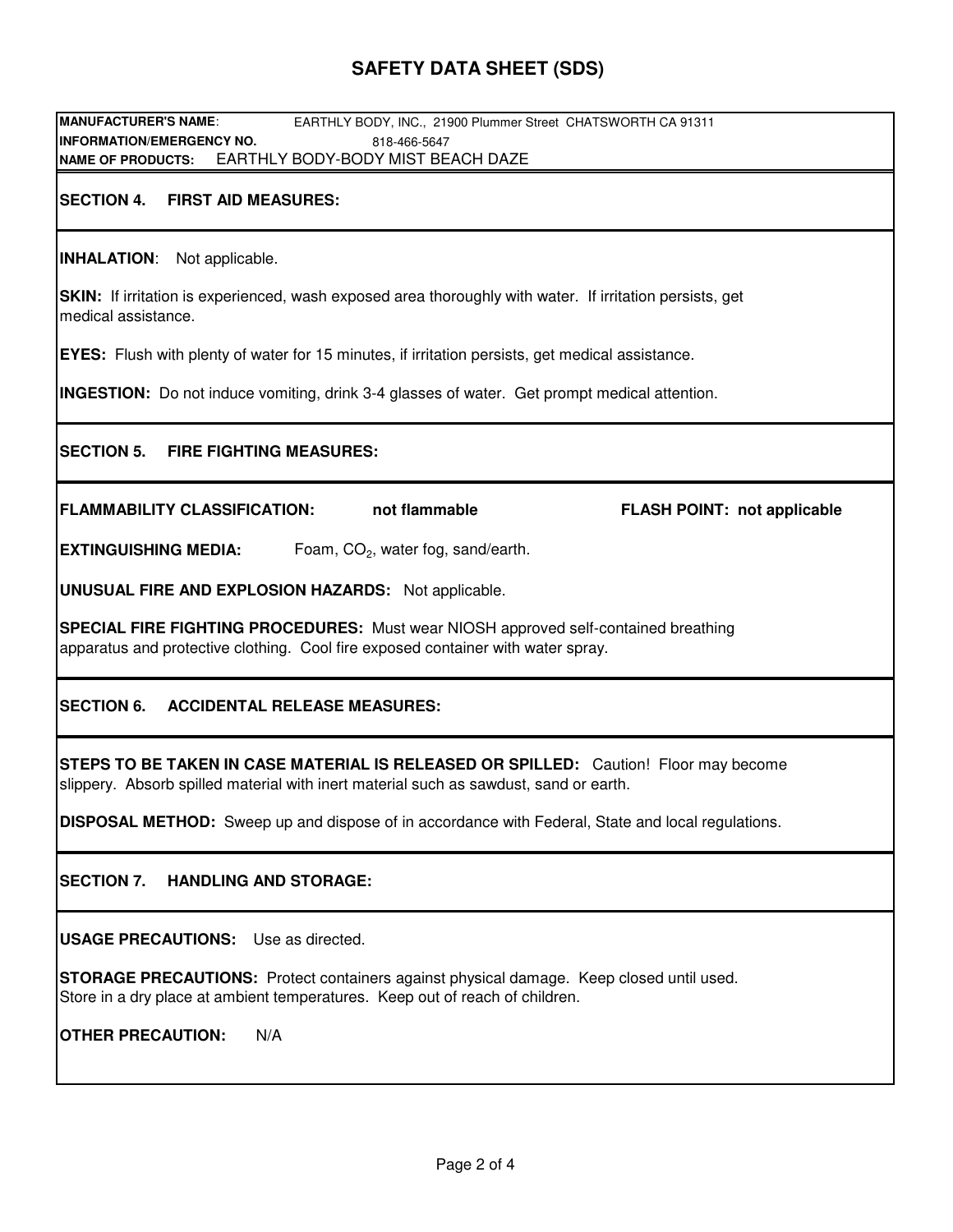# **SAFETY DATA SHEET (SDS)**

| <b>MANUFACTURER'S NAME:</b><br>EARTHLY BODY, INC., 21900 Plummer Street CHATSWORTH CA 91311<br><b>INFORMATION/EMERGENCY NO.</b><br>818-466-5647 |  |  |  |  |  |
|-------------------------------------------------------------------------------------------------------------------------------------------------|--|--|--|--|--|
| NAME OF PRODUCTS: EARTHLY BODY-BODY MIST BEACH DAZE                                                                                             |  |  |  |  |  |
| <b>SECTION 8.</b><br><b>EXPOSURE CONTROLS AND PERSONAL PROTECTION:</b>                                                                          |  |  |  |  |  |
| <b>ENGINEERING CONTROL:</b><br>Not required.                                                                                                    |  |  |  |  |  |
| <b>RESPIRATION PROTECTION:</b> Not applicable.                                                                                                  |  |  |  |  |  |
| <b>PROTECTIVE GLOVES:</b> Not required.                                                                                                         |  |  |  |  |  |
| <b>EYE AND FACE PROTECTION: Not required.</b>                                                                                                   |  |  |  |  |  |
| <b>HYGIENIC WORK PRACTICES:</b> No special practices noted. No eating or drinking while working with<br>this material.                          |  |  |  |  |  |
| SECTION 9. PHYSICAL AND CHEMICAL PROPERTIES:                                                                                                    |  |  |  |  |  |
| <b>BOILING RANGE:</b><br><b>VAPOR DENSITY:</b><br><b>XHEAVIER</b><br><b>LIGHTER THAN AIR</b>                                                    |  |  |  |  |  |
| Not determined.<br><b>EVAPORATION RATE:</b><br><b>FASTER X SLOWER, THAN ETHER</b>                                                               |  |  |  |  |  |
| <b>APPEARANCE:</b><br>TRANSLUCENT, WATER THIN LIQUID                                                                                            |  |  |  |  |  |
| <b>ODOR/TASTE:</b><br><b>CHARACTERISTIC</b>                                                                                                     |  |  |  |  |  |
| <b>SOLUBILITY IN WATER:</b><br><b>SOLUBLE</b>                                                                                                   |  |  |  |  |  |
| 6.00-7.00<br>pH (range):                                                                                                                        |  |  |  |  |  |
| <b>Specific Gravity:</b><br>$1.00 + - 0.05$                                                                                                     |  |  |  |  |  |
| VISCOSITY (range): N/A                                                                                                                          |  |  |  |  |  |
| SECTION 10. STABILITY AND REACTIVITY:                                                                                                           |  |  |  |  |  |
| STABILITY: UNSTABLE<br><b>STABLE</b><br>X                                                                                                       |  |  |  |  |  |
| INCOMPATIBILITY (MATERIALS TO AVOID):<br>Strong acids and oxidizing agents.                                                                     |  |  |  |  |  |
| <b>HAZARDOUS DECOMPOSITION PRODUCTS:</b><br>None                                                                                                |  |  |  |  |  |
| HAZARDOUS POLYMERIZATION: ____ MAY OCCUR X<br><b>WILL NOT OCCUR</b>                                                                             |  |  |  |  |  |
| <b>CONDITIONS TO AVOID:</b> Extreme temperatures.                                                                                               |  |  |  |  |  |